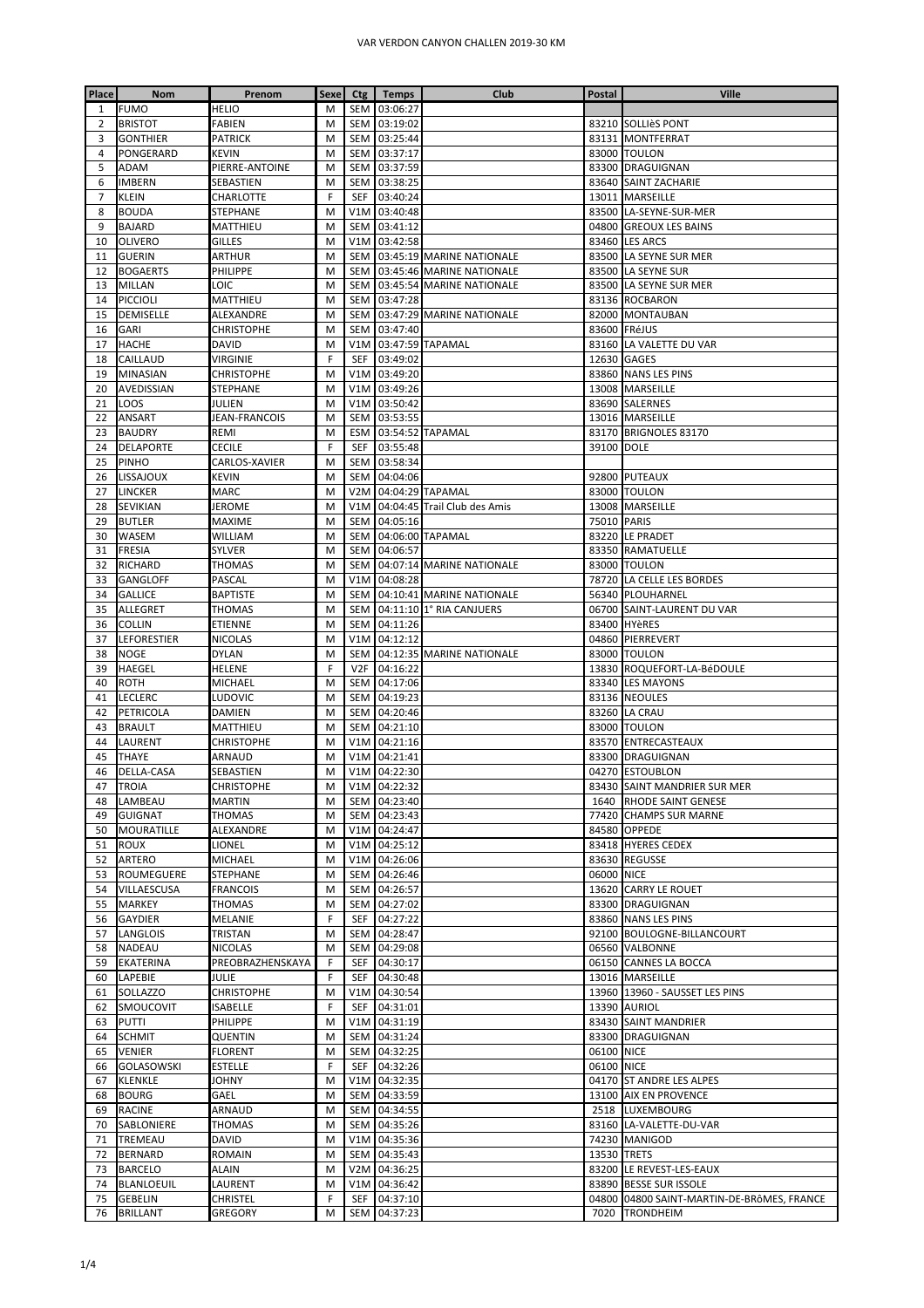| Place    | <b>Nom</b>         | Prenom           | <b>Sexe</b> | Ctg                            | Temps        | Club                                 | Postal      | <b>Ville</b>                        |
|----------|--------------------|------------------|-------------|--------------------------------|--------------|--------------------------------------|-------------|-------------------------------------|
| 77       | <b>CORKERY</b>     | <b>BEN</b>       | M           | <b>SEM</b>                     | 04:38:24     |                                      |             | 2010 AUCKLAND                       |
| 78       | SAUVE              | <b>ERIC</b>      | M           | V <sub>2</sub> M               | 04:38:42     |                                      |             | 13500 MARTIGUES                     |
| 79       | <b>HASSEN</b>      | <b>FABRICE</b>   | M           | <b>SEM</b>                     |              | 04:39:17 COURIR A SAUSSET            |             | 13690 SAUSSET LES PINS              |
| 80       | <b>DROMENQ</b>     | LAURENT          | M           | V <sub>2</sub> M               | 04:40:19     |                                      |             | 84240 LA MOTTE D'AIGUES             |
| 81       | SIEGEL             | PIERRE           | м           | <b>SEM</b>                     | 04:40:21     |                                      |             | 84240 LA TOUR-D'AIGUES              |
| 82       | <b>TROVATO</b>     | <b>DENIS</b>     | M           | V <sub>2</sub> M               | 04:41:27     |                                      |             | 13100 AIX-EN-PROVENCE               |
| 83       | MAS                | ALEXANDRE        | M           | V <sub>2</sub> M               | 04:41:28     |                                      |             | 13960 SAUSSET LES PINS              |
| 84       | <b>BERTRAN</b>     | <b>DIMITRI</b>   | M           | V1M                            | 04:41:44     |                                      | 05000 GAP   |                                     |
| 85       | MAIGRE             | PATRICK          | M           | V1M                            | 04:41:56     |                                      | 69003 LYON  |                                     |
| 86       | PETER              | FRANCK           | M           | V1M                            | 04:43:39     |                                      |             | 13500 MARTIGUES                     |
| 87       | <b>DE-LAZZARI</b>  | NICOLAS          | M           | <b>SEM</b>                     | 04:43:41     |                                      |             | 33800 BORDEAUX                      |
| 88       | <b>GENET</b>       | PATRICE          | M           | V1M                            | 04:44:51     |                                      |             | 13960 SAUSSET LES PINS              |
| 89       | PITOU              | AXEL             | M           | V <sub>2</sub> M               | 04:45:42     |                                      | 30126 LIRAC |                                     |
| 90       | <b>SIROT</b>       | BENJAMIN         | M           | V1M                            | 04:45:54     |                                      |             | 04860 PIERREVERT                    |
| 91       | <b>RIVOAL</b>      | CEDRIC           | M           | <b>SEM</b>                     |              | 04:45:55 MARINE NATIONALE            |             | 83100 TOULON                        |
| 92       | <b>DAVID</b>       | NATHALIE         | F           | V1F                            | 04:46:23     |                                      |             | 73000 BARBERAZ                      |
| 93       | <b>ROMEYER</b>     | olivier          | М           | V1M                            | 04:46:24     |                                      |             | 73000 BARBERAZ                      |
| 94       | <b>SCHULLER</b>    | OLIVIER          | M           | V1M                            | 04:47:59     |                                      |             | 83400 HYèRES                        |
| 95       | SAUDRAY            | ARNAUD           | M           | <b>SEM</b>                     | 04:48:54     |                                      |             | 83300 83300 DRAGUIGNAN, FRANCE      |
| 96       | <b>WOJCIK</b>      | <b>ROBIN</b>     | M           | SEM                            | 04:49:22     |                                      |             | 04360 MOUSTIERS ST MARIE            |
| 97       | <b>KOSOWSKI</b>    | PASCAL           | M           | V1M                            | 04:49:23     |                                      |             | 83510 LORGUES                       |
| 98       | <b>SEVIKIAN</b>    | MAGALI           | F           | <b>SEF</b>                     |              | 04:49:47 Trail Club des Amis         |             | 13008 MARSEILLE                     |
| 99       | <b>BROUQUIER</b>   | CEDRIC           | M           | V1M                            | 04:49:52     |                                      |             | 83220 LE PRADET                     |
| 100      | <b>SCHOHN</b>      | THOMAS           | М           | <b>SEM</b>                     | 04:50:30     |                                      |             | 13008 MARSEILLE                     |
| 101      | <b>AUPAIX</b>      | <b>FRANCK</b>    | M           | V1M                            | 04:51:32     |                                      |             | 69100 VILLEURBANNE                  |
| 102      | <b>ARNAUD</b>      | FREDERIC         | M           | V1M                            | 04:51:36     |                                      |             | 83300 DRAGUIGNAN                    |
| 103      | <b>ROSSAT</b>      | Joris            | M           | <b>SEM</b>                     | 04:52:36     |                                      |             | 83170 TOURVES                       |
| 104      | <b>HATTINGUAIS</b> | <b>ALEXIS</b>    | M           | V1M                            | 04:53:30     |                                      |             | 83300 DRAGUIGNAN                    |
| 105      | <b>ERNSTBERGER</b> | JEROME           | M           | V1M                            |              | 04:53:30 MAISON D'ARRET DRAGUIGNAN   |             |                                     |
| 106      | <b>GAUTIER</b>     | JULIEN           | M           | V1M                            | 04:53:33     |                                      |             | 1388 ISTRES                         |
| 107      | LAMBEAU            | CAMILLE          | F           | <b>SEF</b>                     | 04:53:42     |                                      |             | 1640 RHODE SAINT GENESE             |
| 108      | <b>DARCHIS</b>     | OLIVIER          | M           | <b>SEM</b>                     |              | 04:54:03 DAUPHINE EXPERTISE&SERVICES |             | 78230 LE PECQ                       |
| 109      | <b>BOISROUX</b>    | PIERRE           | M           | SEM                            | 04:54:08     |                                      |             | <b>PARIS</b>                        |
| 110      | <b>MORIN</b>       | LAURENE          | F           | <b>SEF</b>                     | 04:55:05     |                                      |             | 83160 LA VALETTE DU VAR             |
| 111      | <b>BOSCHI</b>      | GUY              | M           | V <sub>2</sub> M               | 04:55:33     |                                      |             | 13820 ENSUES LA REDONNE             |
| 112      | ZARADZKI           | CELINE           | F           | <b>SEF</b>                     | 04:55:39     |                                      |             | 06210 MANDELIEU-LA-NAPOULE          |
| 113      | <b>MANSON</b>      | THIBAUT          | M           | <b>SEM</b>                     | 04:55:40     |                                      |             | 83470 SAINT MAXIMIN LA SAINTE BAUME |
| 114      | <b>BERNARD</b>     | ETIENNE          | M           | ESM                            |              | 04:58:16 MARINE NATIONALE            |             | 83200 TOULON                        |
| 115      | <b>JAROUSSEAU</b>  | <b>BENOIT</b>    | F           | SEF                            | 04:58:42     |                                      |             | 13100 AIX-EN-PROVENCE               |
| 116      | <b>BATAILLE</b>    | ERIC             | M           | V1M                            | 04:59:25     |                                      | 06300 NICE  |                                     |
| 117      | DI-COSTANZO        | NORMAN           | M           | <b>SEM</b>                     |              | 04:59:26 MARINE NATIONALE            |             | 83200 TOULON                        |
| 118      | <b>ROSTAGNO</b>    | STEPHAN          | F           | SEF                            | 04:59:56     |                                      |             | 13390 AURIOL                        |
| 119      |                    |                  | F           | V1F                            |              |                                      |             | 13780 CUGES LES PINS                |
|          | <b>DUMAY</b>       | VANESSA          |             |                                |              | 05:00:31 Trail Club des Amis         |             |                                     |
| 120      | <b>BEYOU</b>       | NICOLAS          | M           | <b>SEM</b>                     | 05:01:16     |                                      |             | 83550 VIDAUBAN                      |
| 121      | <b>CACCIOTTOLA</b> | PIERRE           | M<br>F      | V <sub>2</sub> M<br><b>SEF</b> | 05:02:39     |                                      |             | 13100 AIX EN PROVENCE               |
| 122      | <b>ROCCO</b>       | ANGELIQUE        |             |                                | 05:03:12     |                                      |             | 13009 MARSEILLE                     |
|          | 123 DESMOND        | INGRID           | F           |                                | SEF 05:04:09 |                                      |             | 1023 AUCKLAND                       |
|          | 124 GALLEE         | didier           | M           | V <sub>2</sub> M               | 05:07:38     |                                      |             | 1180 UCCLE                          |
|          | 125 BARBOTIN       | MICKAEL          | M           | SEM                            | 05:07:45     |                                      |             | 13009 MARSEILLE                     |
| 126 BRIU |                    | <b>JEAN-ROCH</b> | м           | V1M                            | 05:08:01     |                                      |             | 83300 DRAGUIGNAN                    |
| 127      | <b>WALTER</b>      | <b>BENOIT</b>    | M           | <b>SEM</b>                     |              | 05:08:22 MARINE NATIONALE            |             | 83400 HYERES                        |
| 128      | <b>GENIUK</b>      | MYKHAILO         | M           | <b>SEM</b>                     | 05:08:24     |                                      |             | 13500 MARTIGUES                     |
| 129      | <b>PIERRE</b>      | HUGO             | M           | <b>SEM</b>                     | 05:08:59     |                                      |             | 83300 DRAGUIGNAN                    |
|          | 130 SCHNEIDER      | ROMAIN           | M           | V1M                            | 05:09:01     |                                      |             | 83300 DRAGUIGNAN                    |
| 131      | <b>LE-TALLEC</b>   | THOMAS           | м           | <b>SEM</b>                     | 05:09:23     |                                      |             | L-1742 LUXEMBOURG                   |
| 132      | <b>GALEA</b>       | ERIC             | M           | V <sub>2</sub> M               | 05:09:56     |                                      |             | 13330 PéLISSANNE                    |
|          | 133 VADOT          | NICOLAS          | M           | SEM                            | 05:11:33     |                                      |             | 84310 MORIÈRES-LÈS-AVIGNON          |
| 134      | LE-COURRIARD       | <b>CLAUDE</b>    | M           | SEM                            | 05:12:06     |                                      |             |                                     |
| 135      | LE-SAOUT           | JULIEN           | M           | <b>SEM</b>                     |              | 05:12:13 MARINE NATIONALE            |             | 83800 TOULON CEDEX 9                |
|          | 136 MARTEAU        | CHRISTIAN        | M           | V <sub>2</sub> M               | 05:12:29     |                                      |             | 76240 LE MESNIL-ESNARD              |
| 137      | <b>BIGONNEAU</b>   | JULIEN           | M           | <b>SEM</b>                     |              | 05:13:41 MARINE NATIONALE            |             | 83400 HYERES                        |
|          | 138 DEVILLIERS     | KARINE           | F           | V1F                            |              | 05:14:00 DAUPHINE EXPERTISE&SERVICES | 91520 EGLY  |                                     |
|          | 139 DEVILLIERS     | <b>GUILLAUME</b> | M           | <b>SEM</b>                     |              | 05:14:13 DAUPHINE EXPERTISE&SERVICES | 91520 EGLY  |                                     |
|          | 140 LATURAZE       | CAMILLE          | M           | SEM                            | 05:14:27     |                                      |             | 76410 SAINT AUBIN LES ELBEUF        |
| 141      | SINI               | HUGO             | M           | <b>SEM</b>                     | 05:14:39     |                                      |             | 83000 TOULON                        |
| 142      | M'BONGO            | SAMSON           | M           | V1M                            | 05:14:59     |                                      |             | 83300 DRAGUIGNAN                    |
| 143      | <b>FILLON</b>      | DAVID            | м           | V1M                            | 05:15:25     |                                      | 06410 BIOT  |                                     |
| 144      | <b>DIMARTINO</b>   | CAMILLLO         | M           | SEM                            | 05:15:33     |                                      |             | 83000 TOULON                        |
|          | 145 GABORIAU       | MARIE            | F           | SEF                            | 05:16:21     |                                      |             | 06600 ANTIBES                       |
| 146      | <b>DUHET</b>       | LEA              | F           | <b>SEF</b>                     | 05:16:21     |                                      | 06140 VENCE |                                     |
| 147      | <b>GUIRARD</b>     | THOMAS           | M           | SEM                            | 05:16:22     |                                      |             | 83440 MONTAUROUX                    |
| 148      | <b>KOCZOROWSKI</b> | SEBASTIEN        | M           | V1M                            | 05:17:09     |                                      |             | 04100 MANOSQUE                      |
|          | 149 AIT-ALI        | SEBASTIEN        | M           | SEM                            | 05:19:12     |                                      |             | 13600 LA CIOTAT                     |
|          | 150 DE-LA-DEBUTRIE | <b>GUILLAUME</b> | м           | V1M                            | 05:20:59     |                                      |             | 59118 WAMBRECHIES                   |
|          | 151 PANNY          | JEAN-LUC         | м           | V2M                            | 05:21:25     |                                      |             | 83310 COGOLIN                       |
|          | 152 MARTINEZ       | OLIVIER          | м           | V1M                            | 05:22:35     |                                      |             | 13090 AIX EN PROVENCE               |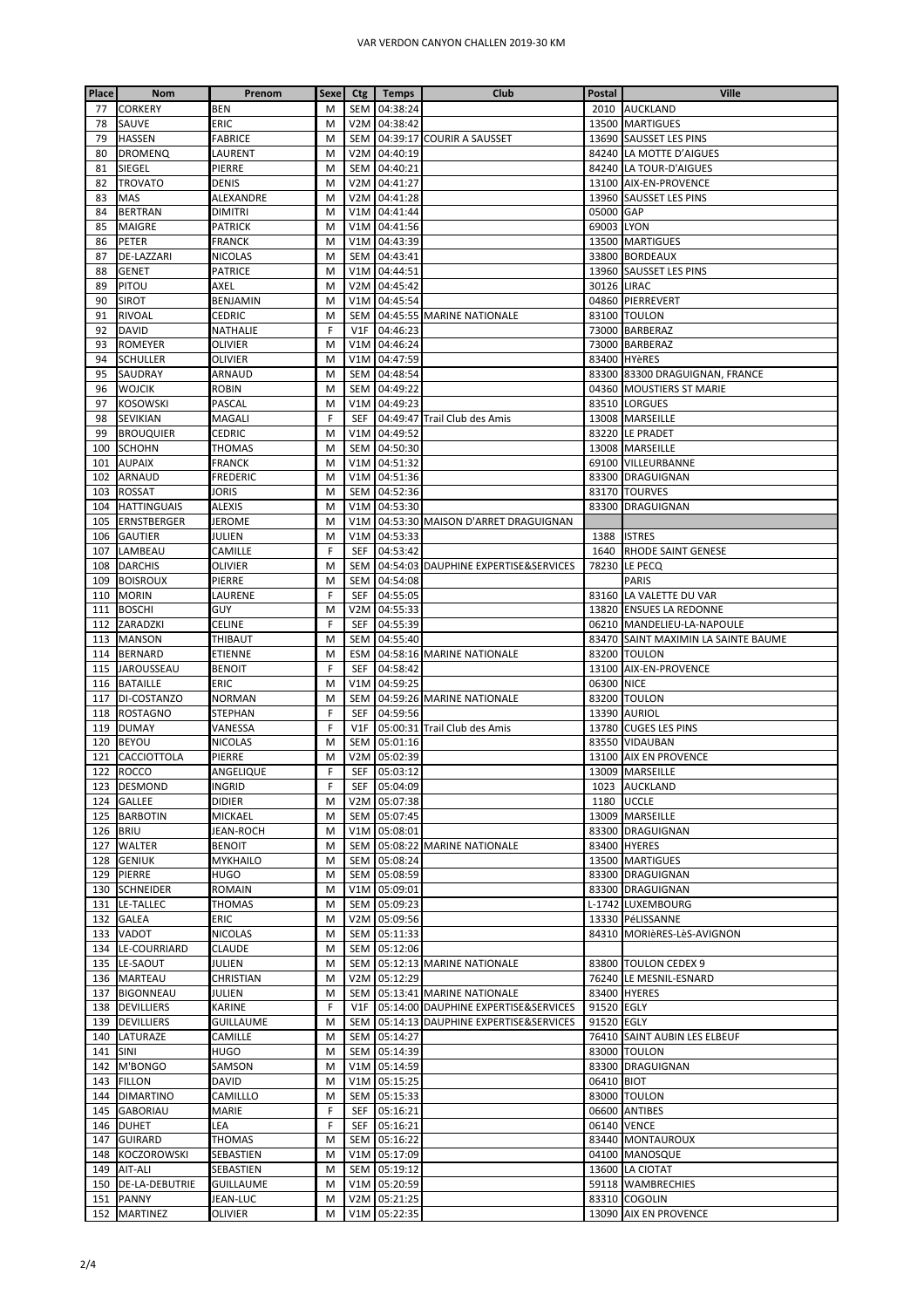| Place      | Nom                           | Prenom                        |        | Sexe Ctg          | Temps                | Club                                 | <b>Postal</b> | Ville                                            |
|------------|-------------------------------|-------------------------------|--------|-------------------|----------------------|--------------------------------------|---------------|--------------------------------------------------|
|            | 153 BENARD                    | SEBASTIEN                     | M      | SEM               | 05:23:14             |                                      |               | 76240 LE MESNIL ESNARD                           |
| 154 ETE    |                               | MATHIEU                       | M      | SEM               | 05:23:56             |                                      |               | 13008 MARSEILLE                                  |
|            | 155 VIBES                     | RAYMOND                       | M      | V3M               | 05:23:59             |                                      | 83630 AUPS    |                                                  |
|            | 156 PEREZ                     | ALAIN                         | M      | V <sub>2</sub> M  | 05:24:06             |                                      |               | 83100 TOULON                                     |
| 157        | <b>FAUCHET</b>                | PIERRE                        | M      | V3M               | 05:24:21             |                                      |               | 83550 VIDAUBAN                                   |
|            | 158 MANDRILLON                | <b>CHRISTOPHE</b>             | M      | V <sub>2</sub> M  | 05:24:24             |                                      |               | 83550 VIDAUBAN                                   |
| 159        | <b>VIGNON</b>                 | <b>FRANCOIS-REGIS</b>         | M      | V <sub>2</sub> M  | 05:24:24             |                                      |               | 42153 RIORGES                                    |
|            | 160 DUBOVYI                   | PAVLO                         | M      | SEM               | 05:24:29             |                                      | 03194 KYIV    |                                                  |
|            | 161 LEJEUNE                   | MARGAUX                       | F      | SEF               | 05:24:37             |                                      |               | 1190 FOREST - BELGIQUE                           |
|            | 162 MERCIER                   | <b>FRANCOIS</b>               | M      | SEM               | 05:24:53             |                                      |               | 83300 DRAGUIGNAN                                 |
|            | 163 VERHEYDEN                 | <b>CHRISTOPHE</b>             | M      | V <sub>2</sub> M  | 05:25:00             |                                      |               | 83160 LA VALETTE DU VAR                          |
|            | 164 BENHARRATS                | CAROLINE                      | F      | V1F               | 05:25:36             |                                      |               | 45650 ST JEAN LE BLANC                           |
|            | 165 NANOT                     | REMY                          | M      | <b>SEM</b>        |                      | 05:26:31 1° RIA CANJUERS             |               | 83830 FIGANIERES                                 |
| 166        | <b>MORIN</b>                  | CYRIL                         | M      | <b>SEM</b>        | 05:27:03             |                                      | 75011 PARIS   |                                                  |
| 167 BLIN   |                               | TIMOTHEE                      | M      | SEM               | 05:27:06             |                                      | 37000 TOURS   |                                                  |
|            | 168 RONVAL<br>169 POUSSARD    | <b>CHRISTOPHE</b>             | M<br>M | SEM<br>V2M        | 05:31:55<br>05:31:55 |                                      |               | 57570 GANDREN<br>91470 LIMOURS                   |
| 170        | <b>SENLIS</b>                 | CHRISTOPHE<br>ARNAUD          | M      | V1M               | 05:32:10             |                                      |               | 59118 WAMBRECHIES                                |
| 171        | <b>DEMARIA</b>                | <b>STEPHANE</b>               | M      | V1M               | 05:32:18             |                                      |               | 83300 DRAGUIGNAN                                 |
|            | 172 BARSAC-LAGAIN             | <b>SEVERINE</b>               | F      | SEF               | 05:32:18             |                                      |               | 40230 ST GEOURS DE MAREMNE                       |
|            | 173 PECHOT                    | VALENTIN                      | M      | SEM               | 05:32:52             |                                      |               | 13004 MARSEILLE                                  |
|            | 174 CHAUVIN                   | MICHAEL                       | M      | V1M               | 05:33:51             |                                      |               | 78120 RAMBOUILLET                                |
| 175        | <b>GALLET</b>                 | GREGORY                       | M      | V1M               | 05:34:19             |                                      |               | 42680 ST MARCELLIN EN FOREZ                      |
|            | 176 SALADE                    | REMY                          | M      | V1M               | 05:35:15             |                                      |               | 13127 VITROLLES                                  |
| 177        | KAM                           | VIGNON                        | M      | SEM               | 05:35:21             |                                      | 75000 PARIS   |                                                  |
| 178        | <b>DESCHAMPS</b>              | PHILIPPE                      | M      | V3M               | 05:35:29             |                                      |               | 76330 NOTRE-DAME-DE-GRAVENCHON                   |
| 179        | <b>RICHAUD</b>                | ROGER                         | M      | V3M               | 05:36:43             |                                      |               | 83000 TOULON                                     |
| 180        | <b>ROBERT</b>                 | <b>PASCAL</b>                 | M      | V1M               | 05:36:49             |                                      |               | 83400 HYèRES                                     |
|            | 181 GORIN                     | <b>CYRILLE</b>                | M      | V <sub>2</sub> M  | 05:37:21             |                                      |               | 78660 PRUNAY EN YVELINES                         |
|            | 182 CARMAGNOLLE               | MARIELLE                      | F      | V3F               | 05:37:22             |                                      |               | 83700 SAINT RAPHAEL                              |
|            | 183 CARMAGNOLLE               | CHRISTIAN                     | M      | V3M               | 05:37:25             |                                      |               | 83700 SAINT RAPHAEL                              |
|            | 184 MARCHAND                  | CHRYSTELLE                    | F      | <b>SEF</b>        | 05:37:39             |                                      | 74330 POISY   |                                                  |
|            | 185 AMRARI                    | SELIM                         | M      | SEM               | 05:38:07             |                                      |               | 1012 LAUSANNE                                    |
|            | 186 DESGEORGE                 | <b>ERIC</b>                   | M      | V <sub>2</sub> M  | 05:40:03             |                                      |               | 13220 LA MEDE                                    |
|            | 187 BOUCHE                    | YANNICK                       | M      | <b>SEM</b>        | 05:40:33             |                                      |               | 83100 TOULON                                     |
|            | 188 BAHOLET                   | CHRISTELLE                    | F      | SEF               | 05:40:33             |                                      |               | 28230 EPERMON                                    |
|            | 189 WANIN                     | ARNAUD                        | M      | V1M               | 05:42:24             |                                      | 95800 CERGY   |                                                  |
|            | 190 PAYET                     | ROLAND                        | M      | V1M               |                      | 05:42:58 MARINE NATIONALE            |               | 83100 TOULON                                     |
|            | 191 BOYER                     | SEBASTIEN                     | M      | V1M               | 05:43:04             |                                      | 06200 NICE    |                                                  |
|            | 192 TANCREDI                  | <b>DONATO</b><br>OLIVIER      | M<br>M | SEM<br>SEM        | 05:43:05<br>05:43:37 |                                      |               | 13127 VITROLLES<br>83470 ST MAXIMIN LA STE BAUME |
| 193<br>194 | <b>ARNAUD</b><br><b>KUHN</b>  | FELICIE                       | F      | SEF               | 05:46:52             |                                      |               | 57600 FORBACH                                    |
| 195        | RINNE                         | TIMO                          | M      | V <sub>2</sub> M  | 05:47:24             |                                      |               | 2518 LUXEMBOURG                                  |
| 196        | <b>PIGNOL</b>                 | ISABELLE                      | F      | V <sub>2F</sub>   | 05:48:16             |                                      |               | 83200 LE REVEST LES EAUX                         |
|            | 197 METAYER                   | ALEXANDRE                     | M      | SEM               | 05:49:33             |                                      |               | 78120 RAMBOUILLET                                |
|            | 198 CAYPHAS                   | <b>CHRISTOPHE</b>             | M      |                   | V2M 05:49:55         |                                      |               | 1640 RHODE-SAINT-GENèSE                          |
|            | 199 DUARTE-DA-SILVA STEPHANIE |                               | F      | SEF               | 05:50:23             |                                      |               | 83220 LE PRADET                                  |
|            | 200 BENBRAHIM                 | ADEL                          | M      | SEM               |                      | 05:53:57 DAUPHINE EXPERTISE&SERVICES |               | 93300 SAINT-OUEN                                 |
|            | 201 LEGER                     | ALEXANDRE                     | M      | <b>SEM</b>        | 05:54:18             |                                      |               | 13100 LE THOLONET                                |
|            | 202 CHARON                    | <b>FRANCK</b>                 | M      | <b>SEM</b>        | 05:56:05             |                                      |               | 83300 DRAGUIGNAN                                 |
|            | 203 PIGNOL                    | <b>STEPHANE</b>               | M      | V <sub>2</sub> M  | 05:56:42             |                                      |               | 83200 LE REVEST LES EAUX                         |
|            | 204 ARNAUD                    | LEOPOLD                       | M      | SEM               | 05:58:03             |                                      |               | 13006 MARSEILLE                                  |
|            | 205 MENZOYAN                  | AURELIE                       | F      | SEF               | 05:59:06             |                                      |               | 13124 PEYPIN                                     |
|            | 206 FONTAINE                  | MIREILLE                      | F      | V3F               | 05:59:30             |                                      |               | 61000 ALENCON                                    |
| 207        | <b>GOMEZ</b>                  | LUDOVIC                       | M      | V1M               | 05:59:54             |                                      |               | 77670 VERNOU LA CELLE                            |
|            | 208 PROUST                    | ERIC                          | M      | V <sub>2</sub> M  | 06:00:19             |                                      | 13530 TRETS   |                                                  |
|            | 209 AKKAOUI                   | MARINE                        | F      | <b>SEF</b>        | 06:03:51             |                                      | 75003 PARIS   |                                                  |
|            | 210 ORNAQUE                   | <b>BENOIT</b>                 | M      | <b>SEM</b>        | 06:04:44             |                                      |               | 66200 MONTESCOT                                  |
|            | 211 GABARRE<br>212 UCELLI     | <b>ASTRID</b><br><b>ROBIN</b> | F<br>M | SEF<br><b>SEM</b> | 06:05:00             | 06:06:07 DAUPHINE EXPERTISE&SERVICES | 75014 PARIS   | 13001 MARSEILLE                                  |
|            | 213 GUYARD                    | CHRISTOPHE                    | M      | <b>SEM</b>        |                      | 06:06:08 DAUPHINE EXPERTISE&SERVICES |               | 78430 CARRIERES SUR SEINE                        |
|            | 214 SORIGNET                  | ANAELLE                       | F      | SEF               | 06:08:33             |                                      |               | 33800 BORDEAUX                                   |
|            | 215 RAIBAUT                   | ELSA                          | F      | V1F               | 06:10:30             |                                      |               | 84800 LAGNES                                     |
|            | 216 KLIKOVA                   | KATERINA                      | F      | SEF               | 06:11:19             |                                      |               | 10100 PRAGUE                                     |
|            | 217 SILVESTRE                 | <b>ROMAIN</b>                 | M      | SEM               | 06:13:58             |                                      |               | 33000 BORDEAUX                                   |
|            | 218 PERRON                    | PHILIPPE                      | M      | V3M               | 06:15:05             |                                      |               | 44300 NANTES                                     |
|            | 219 FLORES                    | NICOLAS                       | M      | SEM               | 06:16:37             |                                      |               | 94100 SAINT-MAUR                                 |
|            | 220 DENIS                     | CHRYSTOPHE                    | M      | V1M               | 06:21:37             |                                      |               | 83550 VIDAUBAN                                   |
|            | 221 HEIN                      | FRANCOIS                      | M      | V1M               | 06:24:43             |                                      |               | 33000 BORDEAUX                                   |
|            | 222 ARIAS                     | FREDERIC                      | M      | V1M               | 06:25:26             |                                      | 06410 BIOT    |                                                  |
|            | 223 BERNARD                   | Veronique                     | F      | V1F               | 06:25:27             |                                      | 06410 BIOT    |                                                  |
|            | 224 TREGNIER                  | <b>GILLES</b>                 | M      | V <sub>2</sub> M  | 06:27:08             |                                      |               | 13680 LANCON DE PROVENCE                         |
|            | 225 FERGUSON                  | ADRIANA                       | F      | SEF               | 06:36:41             |                                      |               | 37000 TOURS                                      |
|            | 226 GROSDEMOUGE               | <b>JACQUES</b>                | M      | V <sub>2</sub> M  | 06:37:23             |                                      |               | 13004 MARSEILLE                                  |
|            | 227 GROSDEMOUGE               | <b>MEHDI</b>                  | M      |                   | SEM 06:37:23         |                                      |               | 13004 MARSEILLE                                  |
|            | 228 DELUS                     | <b>CHRISTIAN</b>              | M      |                   | V2M 06:43:00         |                                      | 51100 REIMS   |                                                  |